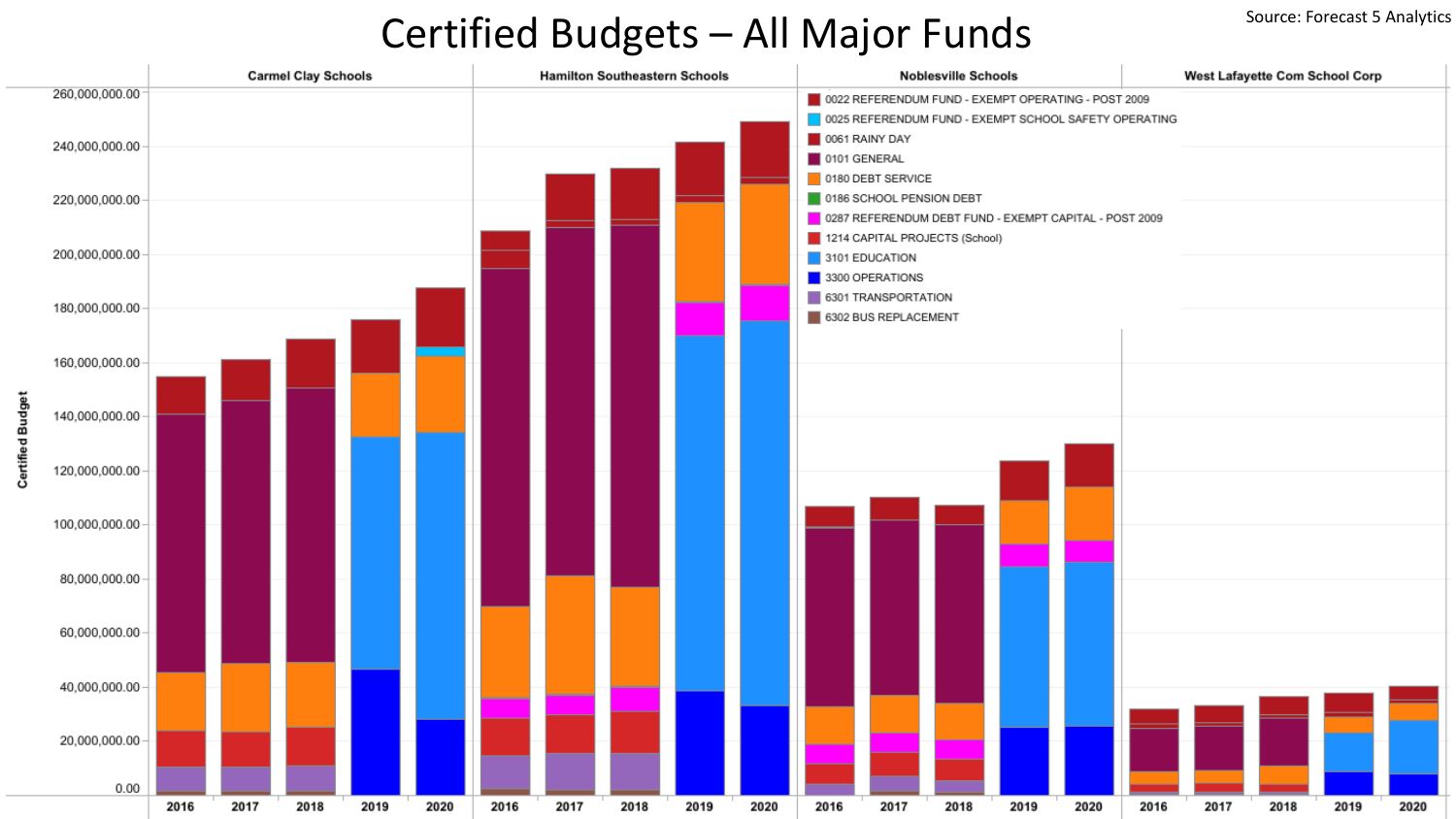## Certified Budgets – All Major Funds



Source: Forecast 5 Analytics